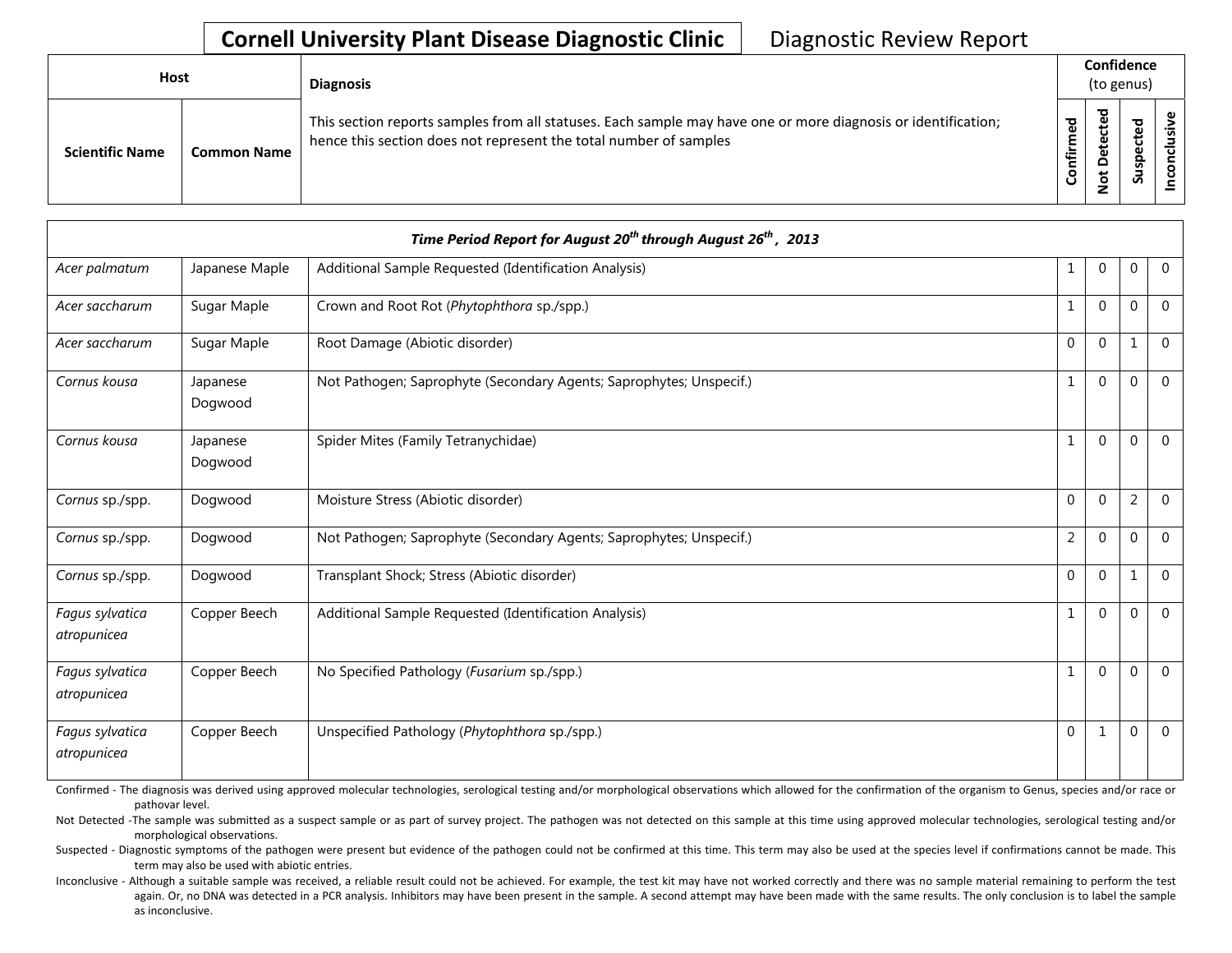| <b>Host</b>            |                    | <b>Diagnosis</b>                                                                                                                                                                   |                      | Confidence<br>(to genus) |           |  |  |  |
|------------------------|--------------------|------------------------------------------------------------------------------------------------------------------------------------------------------------------------------------|----------------------|--------------------------|-----------|--|--|--|
| <b>Scientific Name</b> | <b>Common Name</b> | This section reports samples from all statuses. Each sample may have one or more diagnosis or identification;<br>hence this section does not represent the total number of samples | ್ಠಾ<br><b>onfirm</b> | ठ<br>ى<br>o<br>0         | ਠ<br>Susp |  |  |  |

| Glycine max              | Edamame             | Low Soil Moisture (Abiotic disorder)                                   | $\Omega$     | $\Omega$     | 1            | $\overline{0}$ |
|--------------------------|---------------------|------------------------------------------------------------------------|--------------|--------------|--------------|----------------|
| 'edamame'                | soybean             |                                                                        |              |              |              |                |
| Glycine max              | Edamame             | Soybean Frogeye Leaf Spot (Cercospora sojina)                          | $\mathbf{1}$ | $\mathbf 0$  | $\mathbf 0$  | $\mathbf 0$    |
| 'edamame'                | soybean             |                                                                        |              |              |              |                |
| Helianthus sp./spp.      | Sunflower           | Bacterial Leaf Spot (Pseudomonas syringae)                             | $\mathbf{1}$ | $\Omega$     | $\mathbf 0$  | $\mathbf{0}$   |
| Helianthus sp./spp.      | Sunflower           | Fusarium Wilt (Fusarium oxysporum)                                     | $\Omega$     | $\Omega$     | $\mathbf{1}$ | $\mathbf{0}$   |
| Juglans nigra            | <b>Black Walnut</b> | Fusarium Canker (Haematonectria (ana. Fusarium) haematococca (solani)) | $\mathbf{1}$ | $\Omega$     | $\Omega$     | $\mathbf{0}$   |
| Juglans nigra            | <b>Black Walnut</b> | Thousand Cankers Disease (Geosmithia morbida)                          | $\Omega$     | $\mathbf{1}$ | $\mathbf{0}$ | $\Omega$       |
| Juniperus sp./spp.       | Juniper             | Rust (Gymnosporangium sp./spp.)                                        | $\mathbf{1}$ | $\Omega$     | $\mathbf{0}$ | $\Omega$       |
| Juniperus sp./spp.       | Juniper             | Unknown Abiotic Disorder (Abiotic disorder)                            | $\Omega$     | $\Omega$     | 1            | $\Omega$       |
| Lactuca sativa           | Lettuce             | Insect Damage (Unidentified Insect)                                    | $\Omega$     | $\Omega$     | $\mathbf{1}$ | $\Omega$       |
| Lactuca sativa           | Lettuce             | Mechanical Damage (Abiotic disorder)                                   | $\Omega$     | $\Omega$     | 1            | $\Omega$       |
| Lactuca sativa           | Lettuce             | Not Pathogen; Saprophyte (Secondary Agents; Saprophytes; Unspecif.)    | $\mathbf{0}$ | $\Omega$     | $\mathbf{1}$ | $\overline{0}$ |
| Lycopersicon<br>sp./spp. | Tomato              | Buckeye Rot (Phytophthora sp./spp.)                                    | $\Omega$     | $\mathbf{1}$ | $\mathbf{0}$ | $\Omega$       |

Confirmed - The diagnosis was derived using approved molecular technologies, serological testing and/or morphological observations which allowed for the confirmation of the organism to Genus, species and/or race or pathovar level.

Not Detected -The sample was submitted as a suspect sample or as part of survey project. The pathogen was not detected on this sample at this time using approved molecular technologies, serological testing and/or morphological observations.

Suspected - Diagnostic symptoms of the pathogen were present but evidence of the pathogen could not be confirmed at this time. This term may also be used at the species level if confirmations cannot be made. This term may also be used with abiotic entries.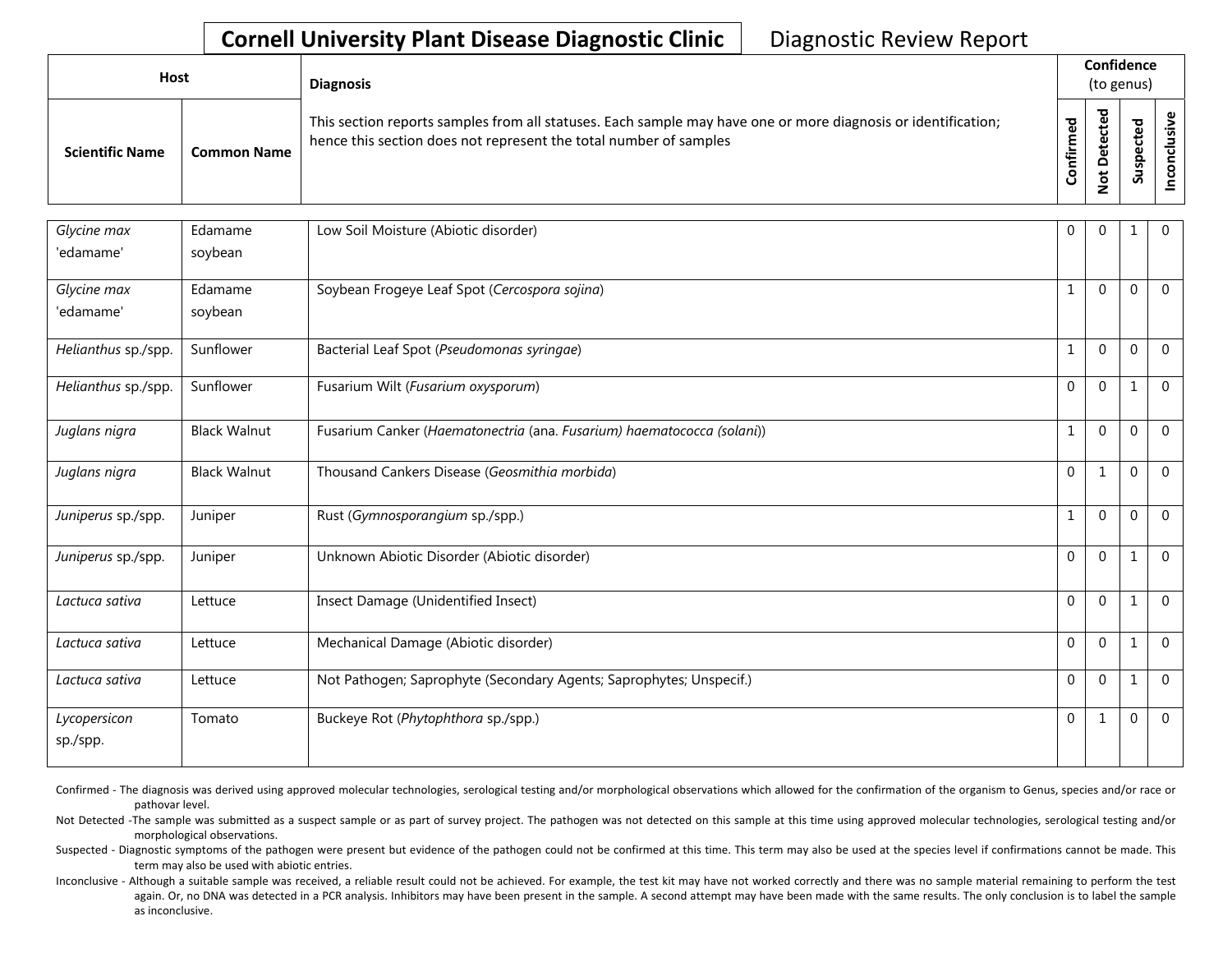| <b>Host</b>            |                    | <b>Diagnosis</b>                                                                                                                                                                   |                   | Confidence<br>(to genus) |             |  |
|------------------------|--------------------|------------------------------------------------------------------------------------------------------------------------------------------------------------------------------------|-------------------|--------------------------|-------------|--|
| <b>Scientific Name</b> | <b>Common Name</b> | This section reports samples from all statuses. Each sample may have one or more diagnosis or identification;<br>hence this section does not represent the total number of samples | ᅙ<br>Φ<br>ionfirm | ъ<br><u>ੂ</u>            | ௨<br>-<br>S |  |

| Lycopersicon<br>sp./spp. | Tomato                | Tobacco Mosaic (Tobacco Mosaic Virus (TMV))                         | 0            | $\mathbf{1}$ | 0        | $\overline{0}$ |
|--------------------------|-----------------------|---------------------------------------------------------------------|--------------|--------------|----------|----------------|
| Lycopersicon<br>sp./spp. | Tomato                | Unknown Abiotic Disorder (Abiotic disorder)                         | $\Omega$     | $\Omega$     |          | $\overline{0}$ |
| Ocimum basilicum         | Sweet basil           | Downy Mildew (Peronospora belbahrii)                                | $\mathbf{1}$ | $\Omega$     | O        | $\mathbf 0$    |
| Paeonia<br>suffruticosa  | Tree Peony            | Anthracnose Stem Blight (Colletotrichum sp./spp.)                   | $\mathbf{1}$ | $\Omega$     | $\Omega$ | $\mathbf 0$    |
| Paeonia<br>suffruticosa  | Tree Peony            | Leaf Blotch; Leaf Spot (Cladosporium sp./spp.)                      | $\mathbf{1}$ | $\Omega$     | $\Omega$ | $\Omega$       |
| Pinus sp./spp.           | Pine                  | Eriophyid Mites (Family Eriophyidae)                                | $\Omega$     | $\mathbf{0}$ | 1        | $\Omega$       |
| Pinus sp./spp.           | Pine                  | Not Pathogen; Saprophyte (Secondary Agents; Saprophytes; Unspecif.) | $1\,$        | $\Omega$     | $\Omega$ | $\mathbf 0$    |
| Pinus sp./spp.           | Pine                  | Unknown Abiotic Disorder (Abiotic disorder)                         | $\Omega$     | $\Omega$     |          | $\Omega$       |
| Pinus strobus            | Eastern White<br>pine | White Pine Blister Rust (Cronartium ribicola)                       | $\Omega$     | $\Omega$     |          | $\Omega$       |
| Pseudotsuga<br>menziesii | Douglas-fir           | No Pathogen Found (Identification Analysis)                         | $\mathbf{1}$ | $\Omega$     | $\Omega$ | $\Omega$       |

Confirmed - The diagnosis was derived using approved molecular technologies, serological testing and/or morphological observations which allowed for the confirmation of the organism to Genus, species and/or race or pathovar level.

Not Detected -The sample was submitted as a suspect sample or as part of survey project. The pathogen was not detected on this sample at this time using approved molecular technologies, serological testing and/or morphological observations.

Suspected - Diagnostic symptoms of the pathogen were present but evidence of the pathogen could not be confirmed at this time. This term may also be used at the species level if confirmations cannot be made. This term may also be used with abiotic entries.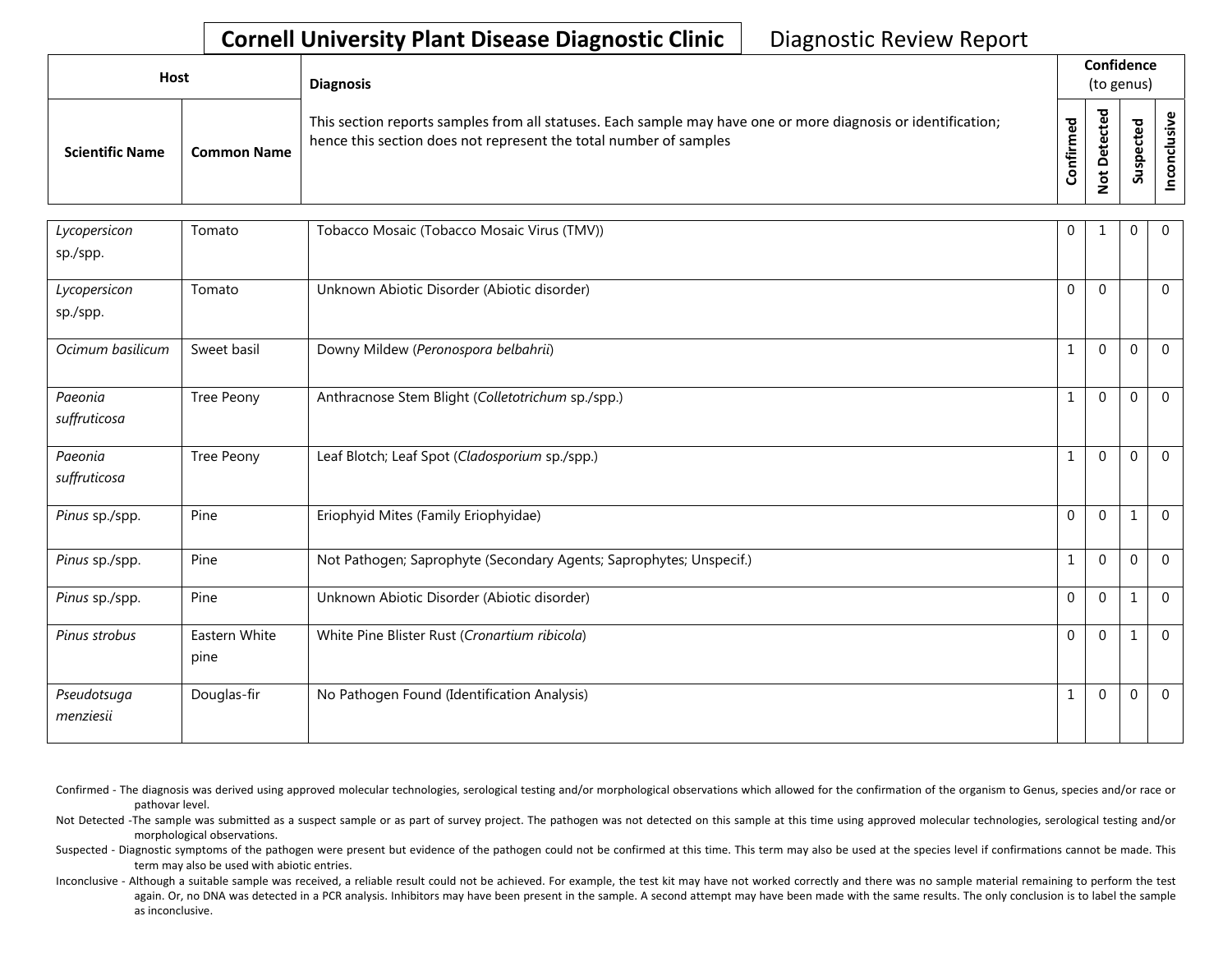| <b>Host</b>            |                    | <b>Diagnosis</b>                                                                                                                                                                   |          | Confidence<br>(to genus) |                                 |             |
|------------------------|--------------------|------------------------------------------------------------------------------------------------------------------------------------------------------------------------------------|----------|--------------------------|---------------------------------|-------------|
| <b>Scientific Name</b> | <b>Common Name</b> | This section reports samples from all statuses. Each sample may have one or more diagnosis or identification;<br>hence this section does not represent the total number of samples | ᇴ<br>tir | ᇃ<br>ى<br>ş              | ▿<br>Φ<br>Φ<br>௨<br>w<br>ے<br>S | ທ<br>ပ<br>ပ |

| Pseudotsuga<br>menziesii | Douglas-fir     | Root Damage (Abiotic disorder)                                                      | $\mathbf 0$  | $\overline{0}$ | 1              | $\overline{0}$ |
|--------------------------|-----------------|-------------------------------------------------------------------------------------|--------------|----------------|----------------|----------------|
| Quercus falcata          | Red Oak         | Armillaria Root Rot (Armillaria (Armillariella) sp./spp.)                           | $\mathbf 0$  | $\mathbf{1}$   | $\mathbf 0$    | $\mathbf 0$    |
| Quercus falcata          | Red Oak         | Crown and Root Rot (Phytophthora sp./spp.)                                          | $\mathbf{1}$ | $\mathbf{1}$   | $\mathbf{0}$   | $\mathbf 0$    |
| Quercus falcata          | Red Oak         | Root Damage (Abiotic disorder)                                                      | $\Omega$     | $\mathbf 0$    | $\overline{2}$ | $\mathbf 0$    |
| Quercus falcata          | Red Oak         | Wood Decay Fungus (Unidentified Fungus)                                             | $\Omega$     | $\Omega$       | $\mathbf{1}$   | $\Omega$       |
| Quercus sp./spp.         | Oak             | Leaf Spot (Tubakia dryina)                                                          | $\mathbf{1}$ | $\overline{0}$ | $\mathbf{0}$   | $\Omega$       |
| Quercus sp./spp.         | Oak             | Oak Twig Canker and Dieback (Botryosphaeria (ana. Dothiorella) quercuum (quercina)) | 1            | $\mathbf 0$    | $\mathbf 0$    | $\mathbf{0}$   |
| Quercus sp./spp.         | Oak             | Unknown Abiotic Disorder (Abiotic disorder)                                         | $\mathbf 0$  | $\overline{0}$ | $\mathbf{1}$   | $\Omega$       |
| Solanum<br>tuberosum     | Potato          | Brown Spot (Alternaria alternata (tenius))                                          | 2            | $\mathbf 0$    | $\mathbf 0$    | $\Omega$       |
| Solanum<br>tuberosum     | Potato          | Potato Flea Beetle (Epitrix cucumeris)                                              | $\Omega$     | $\Omega$       | $\mathsf{3}$   | $\Omega$       |
| Solanum<br>tuberosum     | Potato          | Potato Leafhopper (Empoasca fabae)                                                  | $\Omega$     | $\mathbf 0$    | $\overline{3}$ | $\mathbf 0$    |
| Tsuga canadensis         | Eastern Hemlock | Scale Insects (Order homoptera)                                                     | 1            | $\overline{0}$ | $\mathbf 0$    | $\mathbf 0$    |

Confirmed - The diagnosis was derived using approved molecular technologies, serological testing and/or morphological observations which allowed for the confirmation of the organism to Genus, species and/or race or pathovar level.

Not Detected -The sample was submitted as a suspect sample or as part of survey project. The pathogen was not detected on this sample at this time using approved molecular technologies, serological testing and/or morphological observations.

Suspected - Diagnostic symptoms of the pathogen were present but evidence of the pathogen could not be confirmed at this time. This term may also be used at the species level if confirmations cannot be made. This term may also be used with abiotic entries.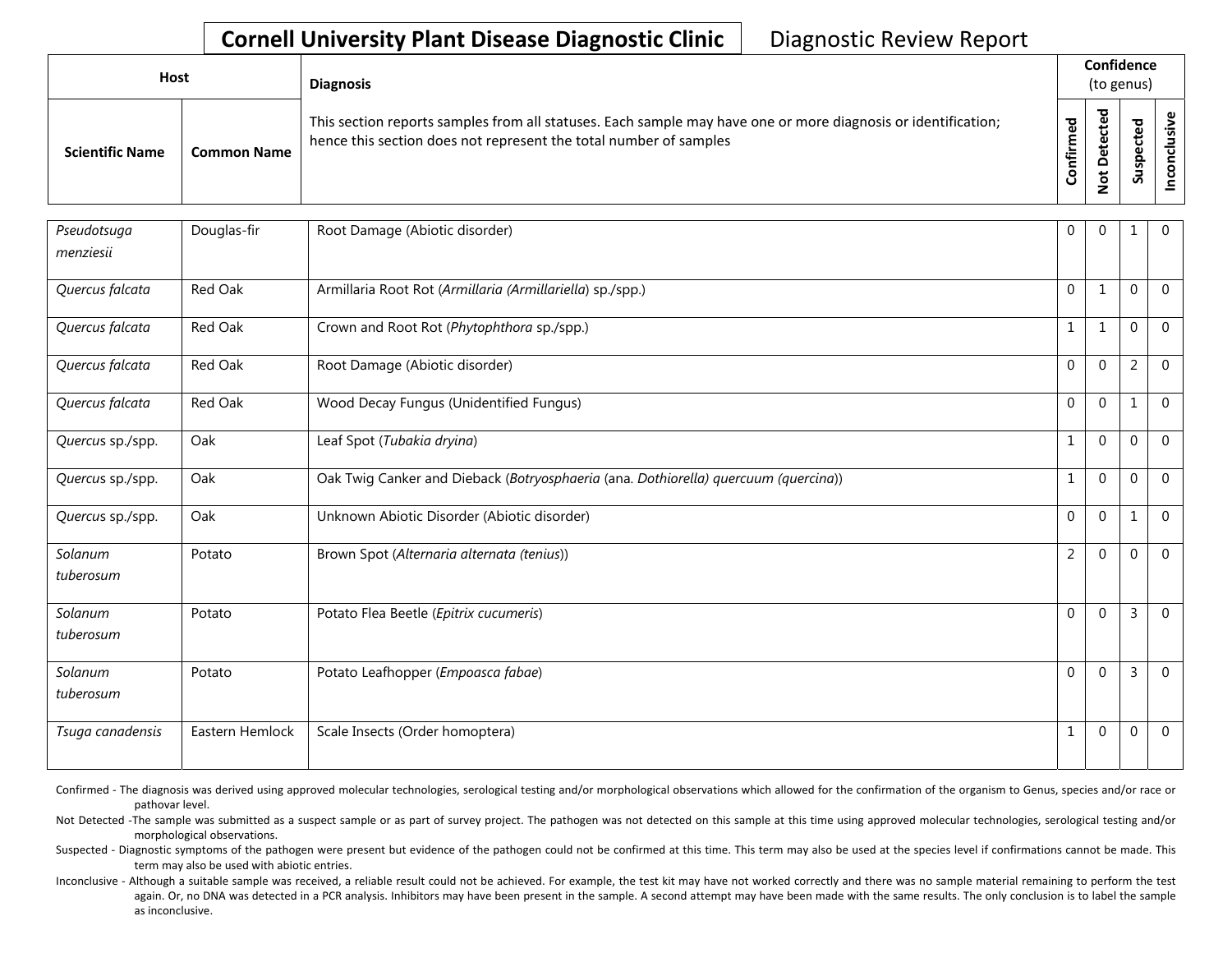| <b>Host</b>            |                    | <b>Diagnosis</b>                                                                                                                                                                   |               | Confidence<br>(to genus)        |                          |                |
|------------------------|--------------------|------------------------------------------------------------------------------------------------------------------------------------------------------------------------------------|---------------|---------------------------------|--------------------------|----------------|
| <b>Scientific Name</b> | <b>Common Name</b> | This section reports samples from all statuses. Each sample may have one or more diagnosis or identification;<br>hence this section does not represent the total number of samples | ਠ<br>tir<br>U | ᇃ<br>ω<br>۵<br>ى<br>$\tilde{S}$ | ▿<br>உ<br>ω<br>9s<br>్యే | <u>יש</u><br>० |

| Tsuga canadensis   | Eastern Hemlock                 | Sooty Mold (Unidentified Fungus)            | $\mathbf{1}$ | $\Omega$ | $\Omega$       | $\mathbf 0$    |
|--------------------|---------------------------------|---------------------------------------------|--------------|----------|----------------|----------------|
| Tsuga canadensis   | Eastern Hemlock                 | Unknown Abiotic Disorder (Abiotic disorder) | $\mathbf 0$  | $\Omega$ | 1              | $\overline{0}$ |
| Tsuga diversifolia | Northern<br>Japanese<br>Hemlock | Scale Insects (Order homoptera)             | $\mathbf{1}$ | $\Omega$ | $\Omega$       | $\overline{0}$ |
| Tsuga diversifolia | Northern<br>Japanese<br>Hemlock | Sooty Mold (Unidentified Fungus)            | $\mathbf{1}$ | $\Omega$ | $\Omega$       | $\overline{0}$ |
| Tsuga diversifolia | Northern<br>Japanese<br>Hemlock | Unknown Abiotic Disorder (Abiotic disorder) | $\Omega$     | $\Omega$ | 1              | $\Omega$       |
| Tsuga seiboldii    | Southern<br>Japanese<br>Hemlock | Scale Insects (Order homoptera)             | $\mathbf{1}$ | $\Omega$ | $\Omega$       | $\mathbf 0$    |
| Tsuga seiboldii    | Southern<br>Japanese<br>Hemlock | Sooty Mold (Unidentified Fungus)            | $\mathbf{1}$ | $\Omega$ | $\overline{0}$ | $\mathbf 0$    |
| Tsuga seiboldii    | Southern<br>Japanese<br>Hemlock | Unknown Abiotic Disorder (Abiotic disorder) | $\Omega$     | $\Omega$ | 1              | $\overline{0}$ |

Confirmed - The diagnosis was derived using approved molecular technologies, serological testing and/or morphological observations which allowed for the confirmation of the organism to Genus, species and/or race or pathovar level.

Not Detected -The sample was submitted as a suspect sample or as part of survey project. The pathogen was not detected on this sample at this time using approved molecular technologies, serological testing and/or morphological observations.

Suspected - Diagnostic symptoms of the pathogen were present but evidence of the pathogen could not be confirmed at this time. This term may also be used at the species level if confirmations cannot be made. This term may also be used with abiotic entries.